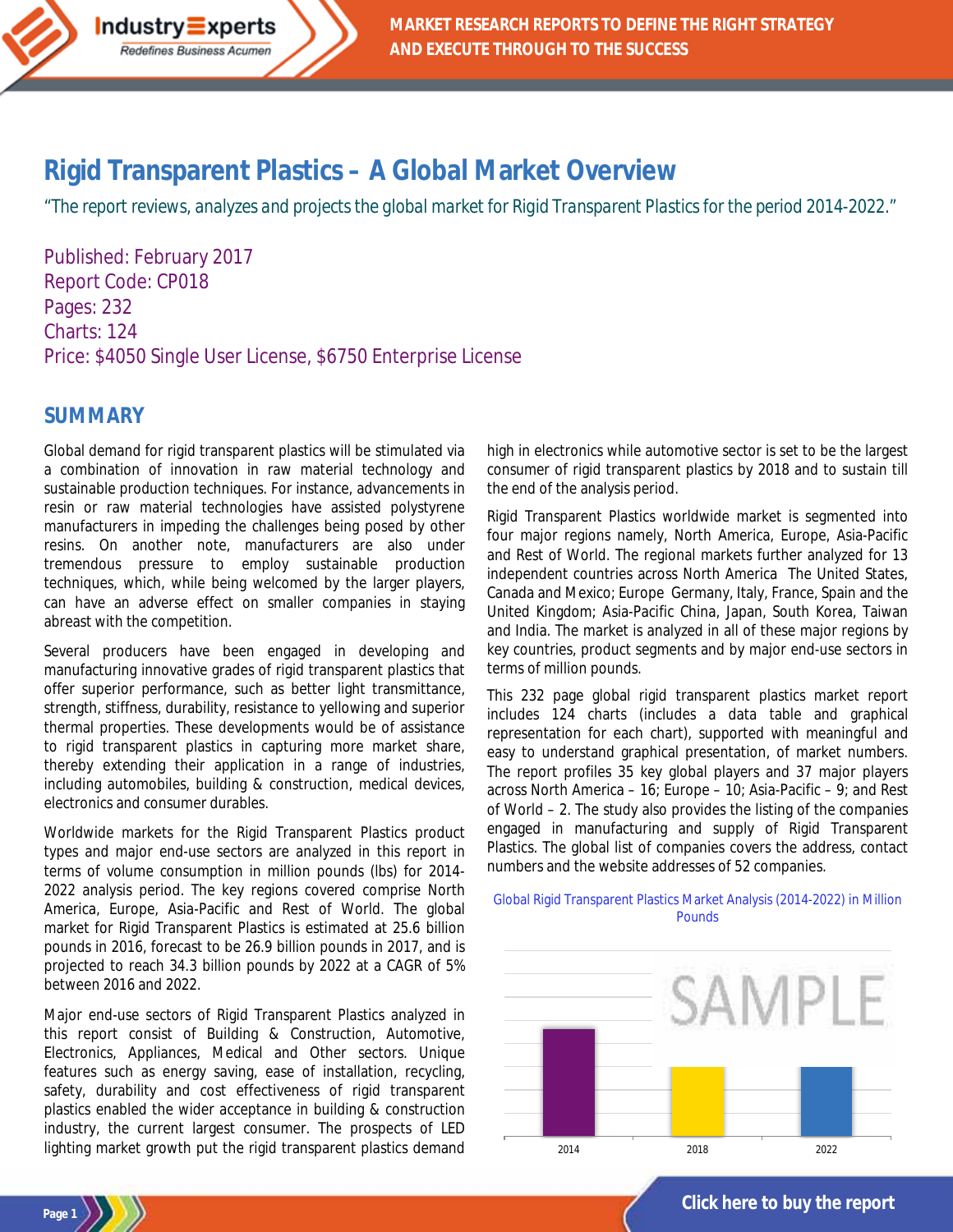

## **SAMPLE COMPANY PROFILE**

### **ARKEMA, INC. (UNITED STATES)**

900 First Avenue, King of Prussia, Pennsylvania 19406 United States Phone: +1-610-205-7000, Fax: +1-610-205-7913 Website: www.arkema.com

#### **Business Overview**

Arkema Inc., is a worldwide leading provider of chemical solutions such as acrylic monomers, emulsion systems, fluorochemicals, fluoropolymers, functional additives, hydrogen peroxide, polymethyl methacrylate (PMMA), specialty polyamides and thiochemicals. The company's diversified business groups include industrial specialties, coating solutions and high performance materials. The research and development team coordinates research and development between the U.S. and Arkema research and development in France and another research and development facility is in Cary, North Carolina and is principally used for our Coating Resins business. The company employs 5,800 people and operates 48 sites in the US, Canada, Mexico and Brazil.

#### **Division Analysis**

#### *High Performance Materials*

The High Performance Materials segment is projected to represent 50% of sales in 2020 providing innovative and high added value-technical solutions adapted to the needs of its customers. The segment material solutions include specialty adhesives (Bostik), technical polymers, performance additives and others. The segment's capabilities include a positioning on niche markets with strong growth potential, globally renowned products and brands, high quality customer relationships and R&D capability to provide innovative solutions.

#### *Industrial Specialties*

The Industrial Specialties segment provides thiochemicals, fluorogases, PMMA (Altuglas International), hydrogen peroxide products through subsidiaries. Arkema Inc., ranks among the world market leaders in these four activities and has very highvolume production facilities spread out in Europe, Asia and North America. The company offers a complete range of sulfur derivatives portfolio including: intermediates for methionine and derivatives, mercaptans, thioglycolic acid and specialties, amines and oxygenated solvents, hydrazine hydrate and its derivatives, additives for rubber. The company produces methyl mercaptan for use in the manufacture of biomethionine for the animal feed market as well as DMDS earmarked for Asia's petrochemicals and refining players.

## **SAMPLE TABLE/CHART**

Glance at 2017 Global Rigid Transparent Plastics Market Share (%) by Geographic Region – North America, Europe, Asia-Pacific and Rest of World



Asia-Pacific Rigid Transparent Plastics Market Analysis (2014-2022) by Polymer Type – Polycarbonate, PMMA, Polystyrenes, SBCs, SAN and Other in Million Pounds



## **KEY PLAYERS PROFILED**

- Altuglas International SA
- Amcor Limited
- Aristech Acrylics LLC
- Arkema, Inc.
- BASF SE
- Chevron Phillips Chemical Company LP
- Covestro AG
- The Dow Chemical Company
- EMS Grivory  $\mathbf{r}$
- Evonik Cyro LLC
- Evonik Industries AG
- Ineos Enterprise Group Limited
- Ineos Styrolution Group GmbH
- Inovyn Chlorvinyls Limited
- Lucite International
- Lyondellbasell Industries N.V.
- Polyone Corporation
- PPG Industries, Inc.
- Reliance Industries Limited

*…………………….more*





**Page 2**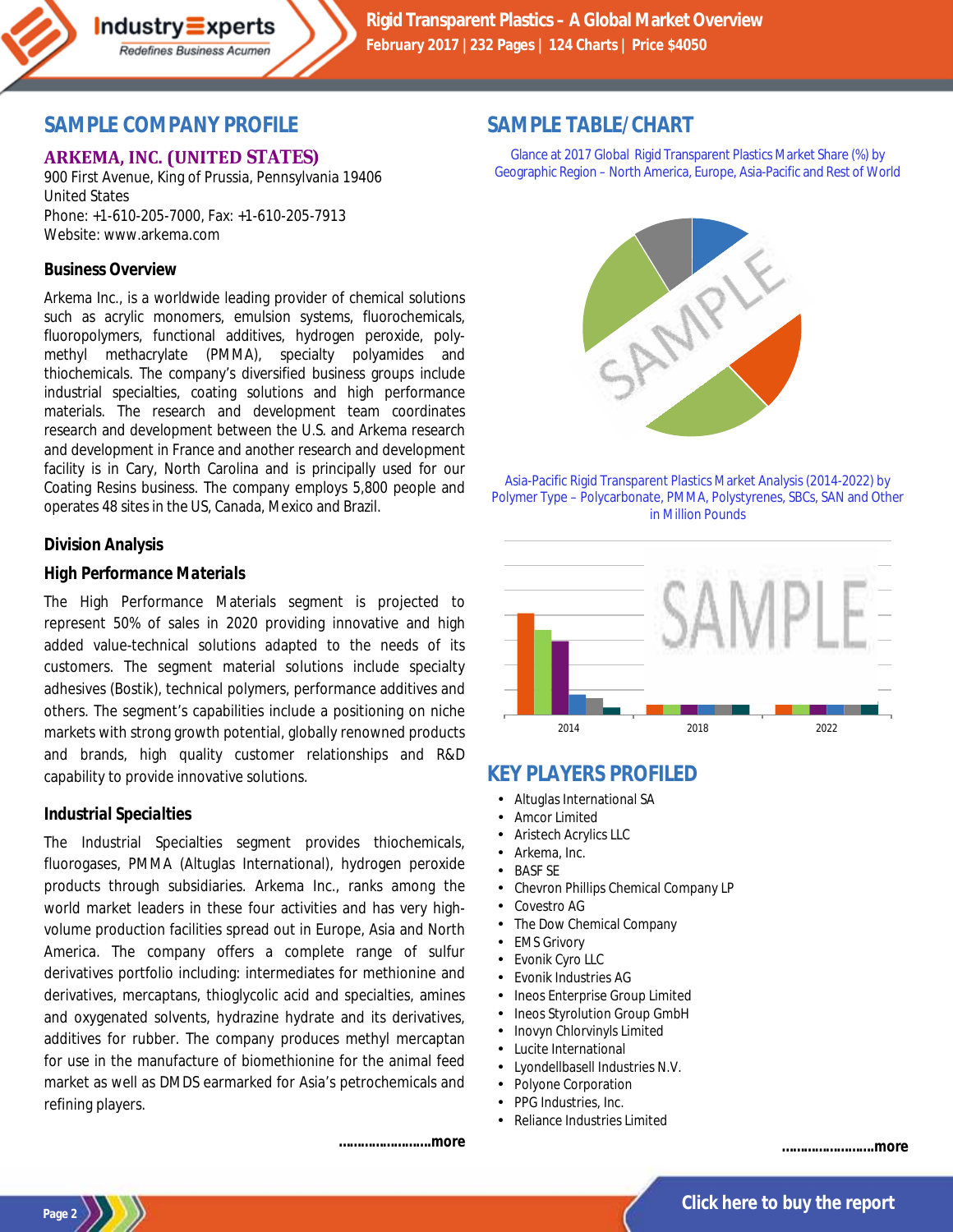

## **TABLE OF CONTENTS**

#### **PART A: GLOBAL MARKET PERSPECTIVE......... 1 3. KEY GLOBAL PLAYERS........................................27**

| Chart 1: Global Rigid Transparent Plastics Market (2016 & |
|-----------------------------------------------------------|
| Chart 2: Global Rigid Transparent Plastics Market (2016 & |
|                                                           |
| Chart 3: Global Rigid Transparent Plastics Market (2016 & |
|                                                           |
|                                                           |
|                                                           |
| 1.1.1.2 Advantages of Polycarbonate  4                    |
| Table 1: Major Advantages of Polycarbonate  4             |
|                                                           |
|                                                           |
| 1.1.1.3.3 Appliances & Consumer Goods 5                   |
|                                                           |
| 1.1.2 Poly-Methyl Methacrylate (PMMA) 5                   |
|                                                           |
| 1.1.2.2.1 Batch Cell Bulk Polymerization 6                |
| 1.1.2.2.2 Continuous Bulk Polymerization  7               |
|                                                           |
|                                                           |
|                                                           |
| 1.1.3.1.1 Solution (Bulk) Polymerization 8                |
|                                                           |
|                                                           |
|                                                           |
|                                                           |
| 1.1.3.2.3 Consumer Electronics  11                        |
| 1.1.3.2.4 Building and Construction 11                    |
|                                                           |
| 1.1.4 Styrenic Block Copolymers (SBCs)  12                |
|                                                           |
| 1.1.5 Styrene Acrylonitrile (SAN)  14                     |
| 1.1.5.1 Physical and Chemical Properties  14              |
| 1.1.5.2 Manufacturing Process  14                         |
|                                                           |
| 1.1.6 Other Rigid Transparent Plastics 15                 |
|                                                           |
|                                                           |
| 1.1.6.2 Cyclic Olefin Copolymers (COCs)  16               |
|                                                           |
|                                                           |
|                                                           |
|                                                           |
|                                                           |
|                                                           |
| 1.1.6.3 Allyl Diglycol Carbonate (ADC) (CR-39) 18         |
|                                                           |
| 2.1 Polycarbonate Proves Versatility in a Range of        |
|                                                           |
| 2.2 Rigid Transparent Plastics Gain Wider Acceptance      |
| in Building and Construction Industry 21                  |
| 2.3 Polycarbonate Advances in the LED Lighting            |
|                                                           |
| Table 2: Features of PC and PMMA, Crucial for SSL         |
| 2.4 Automotive Industry Rides on Rigid Transparent        |
|                                                           |
| Table 3: Various Types of Plastics Used in Automotive     |
|                                                           |

Page  $3$   $\left\langle \frac{1}{2} \right\rangle$ 

| Chevron Phillips Chemical Company Lp (United States)  34       |  |
|----------------------------------------------------------------|--|
|                                                                |  |
|                                                                |  |
|                                                                |  |
| The Dow Chemical Company (United States)37                     |  |
| Eastman Chemical Company (United States) 39                    |  |
|                                                                |  |
|                                                                |  |
|                                                                |  |
| Exxonmobil Chemical Company, Inc. (United States)  43          |  |
| Formosa Plastics Corporation U.S.A. (United States)  44        |  |
| Hanwha Chemical Corporation (South Korea) 45                   |  |
| Ineos Enterprise Group Limited (United Kingdom) 45             |  |
|                                                                |  |
|                                                                |  |
| Ineos Styrolution Group GmbH (Germany)  46                     |  |
| Inovyn Chlorvinyls Limited (United Kingdom)  47                |  |
|                                                                |  |
| Lucite International (United Kingdom)  49                      |  |
| Lyondellbasell Industries N.V. (The Netherlands)50             |  |
|                                                                |  |
| Polyone Corporation (United States) 52                         |  |
|                                                                |  |
|                                                                |  |
|                                                                |  |
| Saudi Basic Industries Corporation (Saudi Arabia)58            |  |
|                                                                |  |
|                                                                |  |
| Total Petrochemicals & Refining Usa, Inc. (United States) . 60 |  |
|                                                                |  |
|                                                                |  |
| Xinjiang Zhongtai Chemical (Group) Co., Ltd. (China)  63       |  |
|                                                                |  |
|                                                                |  |
|                                                                |  |
| Sumitomo Chemical to Completely Own Sumika Styron              |  |
|                                                                |  |
| Automotive Industry's Largest Ever Rear Window                 |  |
| Manufactured Using SABIC's LEXAN PC Resin  64                  |  |
|                                                                |  |
| New PET Stock Bottle and Preform Collection Unveiled by        |  |
|                                                                |  |
| Sonoco Specialty Containers Business Acquired by Amcor         |  |
|                                                                |  |
| Covestro Broadened its Polycarbonate Production Capacity. 65   |  |
| Polyethylene Production Capacity to Rise by 65% at             |  |
|                                                                |  |
| Trinseo's STYRON X-TECH™ 2175 Polystyrene Resin for            |  |
|                                                                |  |
| Trinseo Unveils Three New Polymer Grades  66                   |  |
| LyondellBasell Selected its La Porte, Texas Production Site    |  |
|                                                                |  |
|                                                                |  |
| LyondellBasell Launches Adstif HA716J, a New High              |  |
|                                                                |  |
| PP FPC45, the First of a New Generation of Flowpact            |  |
| Polypropylene Impact Copolymers from Sabic 67                  |  |
| Toronto-based Custom Precision Molding Business                |  |
|                                                                |  |
| Rotuba's Extruded Lighting Sheet Business Acquired by          |  |
|                                                                |  |
| SecurePlus, a New Child-Resistant Closure from Amcor for       |  |
|                                                                |  |
| Consolidation of Amcor's Production Facilities in Illinois 69  |  |
| Formosa Plastics to Construct the First New Polypropylene      |  |
|                                                                |  |
| LED Light Tubes Made of Bayer's makrolon® Offer Energy         |  |
|                                                                |  |
|                                                                |  |
| ReLaunch of Altuglas International's Plexiglas® MC             |  |
|                                                                |  |
| LyondellBasell Exhibits Newest Applications at the VDI         |  |
| Plastics in Automotive Engineering Technical Conference 70     |  |
| New SABIC LDPE PCG06 Added to SABIC PCG Portfolio for          |  |
|                                                                |  |
| Teknor Apex to Launch New Apex SCR™ Rigid PVC                  |  |

| Doeflex to Merge with Ineos to Form a New PVC<br>Compounding Company in the United Kingdom 71 |
|-----------------------------------------------------------------------------------------------|
|                                                                                               |
|                                                                                               |
| Viking Polymers Acquired by Teknor Apex  71                                                   |
| Reintroduction of Altuglas International's Plexiglas® Acrylic                                 |
|                                                                                               |
| Unveiling of Plexiglas® Diffuse by Altuglas International 72                                  |
|                                                                                               |
| 5. GLOBAL MARKET OVERVIEW73                                                                   |
| Chart 4: Global Rigid Transparent Plastics Market Analysis                                    |
|                                                                                               |
| 5.1 Global Rigid Transparent Plastics Market by                                               |
|                                                                                               |
| Chart 5: Global Rigid Transparent Plastics Market Analysis                                    |
| (2014-2022) by Polymer Type - Polycarbonate, PMMA,                                            |
|                                                                                               |
| Polystyrenes, SBCs, SAN and Other in Million Pounds  74                                       |
| Chart 6: Glance at 2014, 2017 and 2022 Global Rigid                                           |
| Transparent Plastics Market Share (%) by Polymer Type -                                       |
| Polycarbonate, PMMA, Polystyrenes, SBCs, SAN and Other75                                      |
| 5.1.1 Rigid Transparent Plastics Type Market                                                  |
|                                                                                               |
| 5.1.1.1 Rigid Transparent Polycarbonate 76                                                    |
|                                                                                               |
| Chart 7: Global Rigid Transparent Polycarbonate Market                                        |
| Analysis (2014-2022) by Geographic Region - North America,                                    |
| Europe, Asia-Pacific and Rest of World in Million Pounds  76                                  |
| Chart 8: Glance at 2014, 2017 and 2022 Global Rigid                                           |
| Transparent Polycarbonate Market Share (%) by                                                 |
| Geographic Region - North America, Europe, Asia-Pacific                                       |
|                                                                                               |
|                                                                                               |
| Chart 9: Global Rigid Transparent PMMA Market Analysis                                        |
| (2014-2022) by Geographic Region - North America,                                             |
|                                                                                               |
| Europe, Asia-Pacific and Rest of World in Million Pounds78                                    |
| Chart 10: Glance at 2014, 2017 and 2022 Global Rigid                                          |
| Transparent PMMA Market Share (%) by Geographic Region                                        |
| - North America, Europe, Asia-Pacific and Rest of World 79                                    |
| 5.1.1.3 Rigid Transparent Polystyrenes  80                                                    |
| Chart 11: Global Rigid Transparent Polystyrenes Market                                        |
| Analysis (2014-2022) by Geographic Region - North America,                                    |
| Europe, Asia-Pacific and Rest of World in Million Pounds  80                                  |
| Chart 12: Glance at 2014, 2017 and 2022 Global Rigid                                          |
| Transparent Polystyrenes Market Share (%) by Geographic                                       |
| Region - North America, Europe, Asia-Pacific and Rest of                                      |
|                                                                                               |
|                                                                                               |
|                                                                                               |
| 5.1.1.4 Rigid Transparent SBCs  82                                                            |
| Chart 13: Global Rigid Transparent SBCs Market Analysis                                       |
| (2014-2022) by Geographic Region - North America,                                             |
| Europe, Asia-Pacific and Rest of World in Million Pounds82                                    |
| Chart 14: Glance at 2014, 2017 and 2022 Global Rigid                                          |
| Transparent SBCs Market Share (%) by Geographic Region                                        |
|                                                                                               |
| - North America, Europe, Asia-Pacific and Rest of World83                                     |
|                                                                                               |
| Chart 15: Global Rigid Transparent SAN Market Analysis                                        |
| (2014-2022) by Geographic Region - North America,                                             |
| Europe, Asia-Pacific and Rest of World in Million Pounds84                                    |
| Chart 16: Glance at 2014, 2017 and 2022 Global Rigid                                          |
| Transparent SAN Market Share (%) by Geographic Region                                         |
| - North America, Europe, Asia-Pacific and Rest of World85                                     |
| 5.1.1.6 Other Rigid Transparent Plastics 86                                                   |
| Chart 17: Global Other Rigid Transparent Plastics Market                                      |
| Analysis (2014-2022) by Geographic Region - North America,                                    |
| Europe, Asia-Pacific and Rest of World in Million Pounds 86                                   |
| Chart 18: Glance at 2014, 2017 and 2022 Global Other                                          |
| Rigid Transparent Plastics Market Share (%) by Geographic                                     |
| Region - North America, Europe, Asia-Pacific and Rest of                                      |
|                                                                                               |
|                                                                                               |
| 5.2 Global Rigid Transparent Plastics Market by End-                                          |
|                                                                                               |
| Chart 19: Global Rigid Transparent Plastics Market                                            |
| Analysis (2014-2022) by End-Use Sector - Building &                                           |
| Construction, Automotive, Electronics, Appliances,                                            |
| Medical and Other in Million Pounds  88                                                       |
| Chart 20: Glance at 2014, 2017 and 2022 Global Rigid                                          |
| Transparent Plastics Market Share (%) by End-Use Sector -                                     |
| Building & Construction, Automotive, Electronics,                                             |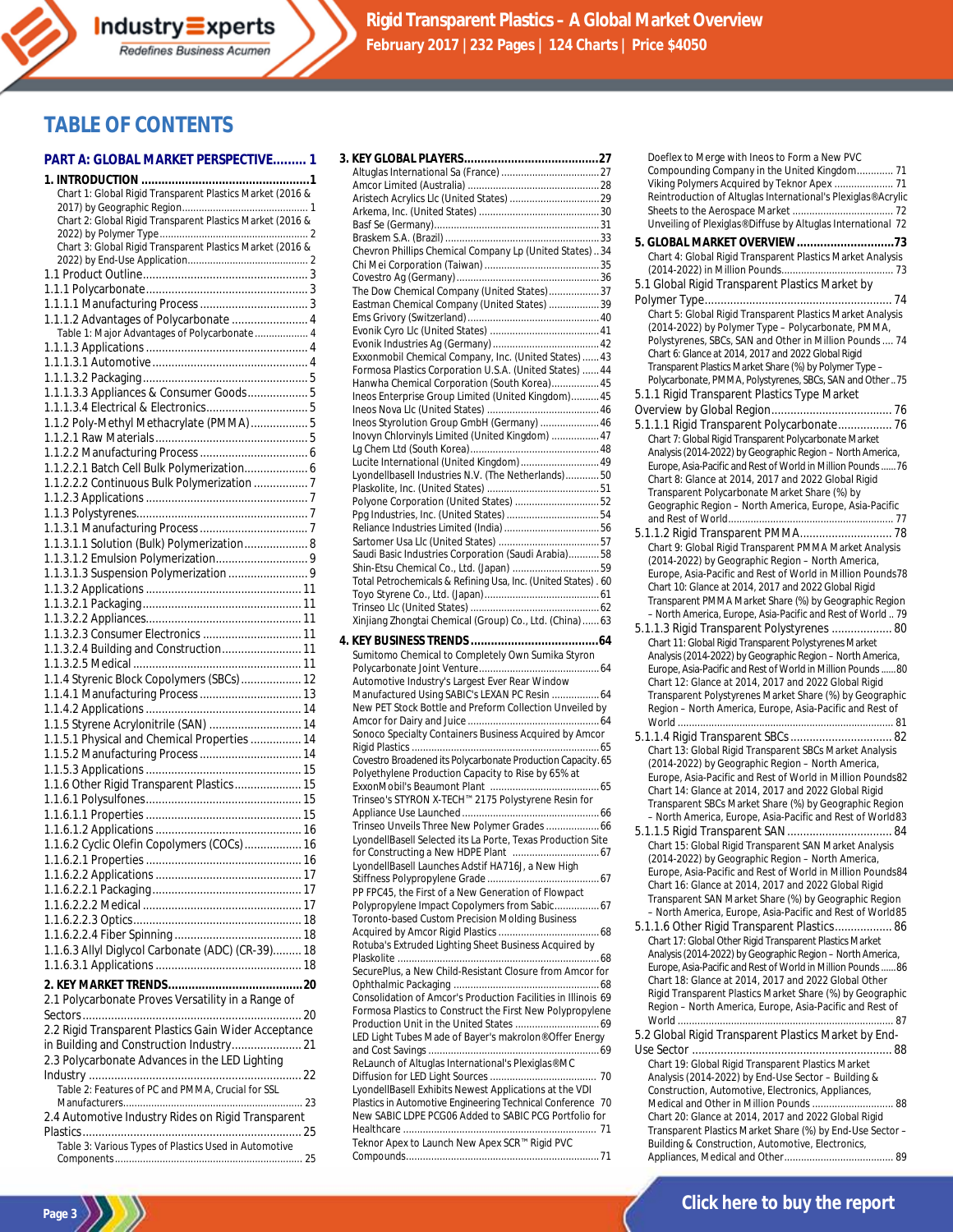| Chart 36: North American Rigid Transparent Plastics |  |
|-----------------------------------------------------|--|
| Market Analysis (2014-2022) in Million Pounds  104  |  |

- 1.1 North American Rigid Transparent Plastics Market by Geographic Region............................................ 105
- Chart 37: North American Rigid Transparent Plastics Market Analysis (2014-2022) by Geographic Region – United States, Canada and Mexico in Million Pounds... 105

**Page 4**

| Chart 38: Glance at 2014, 2017 and 2022 North American<br>Rigid Transparent Plastics Market Share (%) by Geographic<br>Region - United States, Canada and Mexico 106<br>1.2 North American Rigid Transparent Plastics Market |
|------------------------------------------------------------------------------------------------------------------------------------------------------------------------------------------------------------------------------|
| Chart 39: North American Rigid Transparent Plastics                                                                                                                                                                          |
| Market Analysis (2014-2022) by Polymer Type -<br>Polycarbonate, PMMA, Polystyrenes, SBCs, SAN and Other                                                                                                                      |
| Chart 40: Glance at 2014, 2017 and 2022 North American Rigid                                                                                                                                                                 |
| Transparent Plastics Market Share (%) by Polymer Type -<br>Polycarbonate, PMMA, Polystyrenes, SBCs, SAN and Other  108                                                                                                       |
| 1.3 North American Rigid Transparent Plastics Market                                                                                                                                                                         |
| Chart 41: North American Rigid Transparent Plastics                                                                                                                                                                          |
| Market Analysis (2014-2022) by End-Use Sector - Building                                                                                                                                                                     |
| & Construction, Automotive, Electronics, Appliances,<br>Medical and Other in Million Pounds 109                                                                                                                              |
| Chart 42: Glance at 2014, 2017 and 2022 North American<br>Rigid Transparent Plastics Market Share (%) by End-Use                                                                                                             |
| Sector - Building & Construction, Automotive, Electronics,                                                                                                                                                                   |
|                                                                                                                                                                                                                              |
| Aristech Acrylics Llc (United States)  111                                                                                                                                                                                   |
| Chevron Phillips Chemical Company Lp (United States) 113                                                                                                                                                                     |
| Eastman Chemical Company (United States)  114                                                                                                                                                                                |
| Exxonmobil Chemical Company, Inc. (United States)  115                                                                                                                                                                       |
| Formosa Plastics Corporation U.S.A. (United States)  116                                                                                                                                                                     |
|                                                                                                                                                                                                                              |
| Polyone Corporation (United States)  118                                                                                                                                                                                     |
| Ppg Industries, Inc. (United States)  120                                                                                                                                                                                    |
| The Dow Chemical Company (United States) 123<br>Total Petrochemicals & Refining Usa, Inc. (United States) 125                                                                                                                |
|                                                                                                                                                                                                                              |
| Zeon Chemicals L.P. (United States) 127                                                                                                                                                                                      |
| 1.5 Country-wise Analysis of North American Rigid<br>Transparent Plastics Market  128                                                                                                                                        |
|                                                                                                                                                                                                                              |
| 1.5.1.1 United States Rigid Transparent Plastics                                                                                                                                                                             |
| Chart 43: United States Rigid Transparent Plastics Market                                                                                                                                                                    |
| Analysis (2014-2022) by Polymer Type - Polycarbonate, PMMA,<br>Polystyrenes, SBCs, SAN and Other in Million Pounds 128                                                                                                       |
| Chart 44: Glance at 2014, 2017 and 2022 United States Rigid<br>Transparent Plastics Market Share (%) by Polymer Type -                                                                                                       |
| Polycarbonate, PMMA, Polystyrenes, SBCs, SAN and Other 129                                                                                                                                                                   |
| 1.5.1.2 United States Rigid Transparent Plastics                                                                                                                                                                             |
| Chart 45: United States Rigid Transparent Plastics Market                                                                                                                                                                    |
| Analysis (2014-2022) by End-Use Sector - Building &<br>Construction, Automotive, Electronics, Appliances,                                                                                                                    |
| Medical and Other in Million Pounds 130                                                                                                                                                                                      |
| Chart 46: Glance at 2014, 2017 and 2022 United States<br>Rigid Transparent Plastics Market Share (%) by End-Use                                                                                                              |
| Sector - Building & Construction, Automotive, Electronics,                                                                                                                                                                   |
|                                                                                                                                                                                                                              |
| 1.5.2.1 Canadian Rigid Transparent Plastics Market by                                                                                                                                                                        |
| Chart 47: Canadian Rigid Transparent Plastics Market                                                                                                                                                                         |
| Analysis (2014-2022) by Polymer Type - Polycarbonate,                                                                                                                                                                        |
| PMMA, Polystyrenes, SBCs, SAN and Other in Million                                                                                                                                                                           |
| Chart 48: Glance at 2014, 2017 and 2022 Canadian Rigid                                                                                                                                                                       |
|                                                                                                                                                                                                                              |
| Transparent Plastics Market Share (%) by Polymer Type -<br>Polycarbonate, PMMA, Polystyrenes, SBCs, SAN and Other133                                                                                                         |

End-Use Sector ...................................................... 134 Chart 49: Canadian Rigid Transparent Plastics Market Analysis (2014-2022) by End-Use Sector – Building & Construction, Automotive, Electronics, Appliances, Medical and Other in Million Pounds.................................134

| Chart 50: Glance at 2014, 2017 and 2022 Canadian Rigid                                                                 |
|------------------------------------------------------------------------------------------------------------------------|
| Transparent Plastics Market Share (%) by End-Use Sector -<br>Building & Construction, Automotive, Electronics,         |
|                                                                                                                        |
|                                                                                                                        |
| 1.5.3.1 Mexican Rigid Transparent Plastics Market by                                                                   |
|                                                                                                                        |
| Chart 51: Mexican Rigid Transparent Plastics Market Analysis                                                           |
| (2014-2022) by Polymer Type - Polycarbonate, PMMA,                                                                     |
| Polystyrenes, SBCs, SAN and Other in Million Pounds 136                                                                |
| Chart 52: Glance at 2014, 2017 and 2022 Mexican Rigid                                                                  |
| Transparent Plastics Market Share (%) by Polymer Type -<br>Polycarbonate, PMMA, Polystyrenes, SBCs, SAN and Other  137 |
| 1.5.3.2 Mexican Rigid Transparent Plastics Market by                                                                   |
|                                                                                                                        |
| Chart 53: Mexican Rigid Transparent Plastics Market                                                                    |
| Analysis (2014-2022) by End-Use Sector - Building &                                                                    |
| Construction, Automotive, Electronics, Appliances,                                                                     |
| Medical and Other in Million Pounds  138                                                                               |
| Chart 54: Glance at 2014, 2017 and 2022 Mexican Rigid<br>Transparent Plastics Market Share (%) by End-Use Sector -     |
| Building & Construction, Automotive, Electronics,                                                                      |
|                                                                                                                        |
|                                                                                                                        |
| Chart 55: European Rigid Transparent Plastics Market                                                                   |
| Analysis (2014-2022) by Geographic Region in Million                                                                   |
| Pounds - Western Europe and Eastern Europe  140                                                                        |
| 2.1 Western European Rigid Transparent Plastics                                                                        |
| Market by Geographic Region  141                                                                                       |
| Chart 56: Western European Rigid Transparent Plastics                                                                  |
| Market Analysis (2014-2022) by Geographic Region -                                                                     |
| Germany, Italy, France, Spain, United Kingdom and Rest of<br>Western Europe in Million Pounds  141                     |
| Chart 57: Glance at 2014, 2017 and 2022 Western                                                                        |
| European Rigid Transparent Plastics Market Share (%) by                                                                |
| Geographic Region - Germany, Italy, France, Spain, United                                                              |
| Kingdom and Rest of Western Europe 142                                                                                 |
| 2.2 Western European Rigid Transparent Plastics                                                                        |
| Chart 58: Western European Rigid Transparent Plastics                                                                  |
| Market Analysis (2014-2022) by Polymer Type -                                                                          |
| Polycarbonate, PMMA, Polystyrenes, SBCs, SAN and Other                                                                 |
|                                                                                                                        |
| Chart 59: Glance at 2014, 2017 and 2022 Western                                                                        |
| European Rigid Transparent Plastics Market Share (%) by<br>Polymer Type - Polycarbonate, PMMA, Polystyrenes,           |
|                                                                                                                        |
| 2.3 Western European Rigid Transparent Plastics                                                                        |
|                                                                                                                        |
| Chart 60: Western European Rigid Transparent Plastics                                                                  |
| Market Analysis (2014-2022) by End-Use Sector - Building                                                               |
| & Construction, Automotive, Electronics, Appliances,                                                                   |
| Medical and Other in Million Pounds  145<br>Chart 61: Glance at 2014, 2017 and 2022 Western                            |
| European Rigid Transparent Plastics Market Share (%) by                                                                |
|                                                                                                                        |
| End-Use Sector - Building & Construction, Automotive,                                                                  |
| Electronics, Appliances, Medical and Other 146                                                                         |
|                                                                                                                        |
| Altuglas International Sa (France) 147                                                                                 |
|                                                                                                                        |
|                                                                                                                        |
|                                                                                                                        |
| Ineos Enterprise Group Limited (United Kingdom)  153                                                                   |
| Ineos Styrolution Group GmbH (Germany) 154                                                                             |
| Inovyn Chlorvinyls Limited (United Kingdom) 154                                                                        |
| Lucite International (United Kingdom)  155                                                                             |
| Lyondellbasell Industries N.V. (The Netherlands)  156                                                                  |
| 2.5 Country-wise Analysis of Western European Rigid                                                                    |
|                                                                                                                        |
|                                                                                                                        |
| 2.5.1.1 German Rigid Transparent Plastics Market by                                                                    |
| Chart 62: German Rigid Transparent Plastics Market Analysis                                                            |

Polystyrenes, SBCs, SAN and Other in Million Pounds...... 157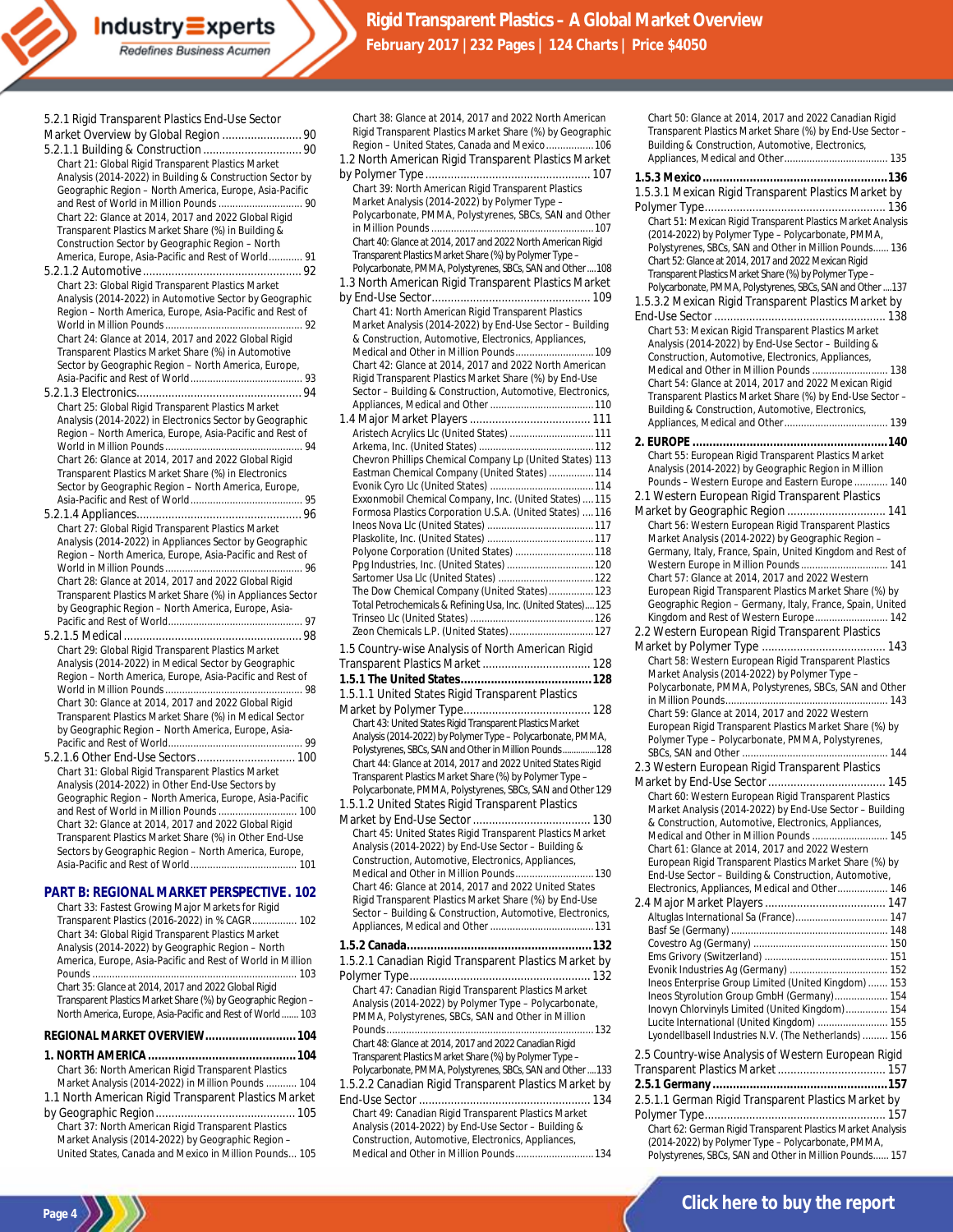Chart 63: Glance at 2014, 2017 and 2022 German Rigid Transparent Plastics Market Share (%) by Polymer Type – Polycarbonate, PMMA, Polystyrenes, SBCs, SAN and Other....158 2.5.1.2 German Rigid Transparent Plastics Market by End-Use Sector ...................................................... 159 Chart 64: German Rigid Transparent Plastics Market Analysis (2014-2022) by End-Use Sector – Building & Construction, Automotive, Electronics, Appliances, Medical and Other in Million Pounds ........................... 159 Chart 65: Glance at 2014, 2017 and 2022 German Rigid Transparent Plastics Market Share (%) by End-Use Sector – Building & Construction, Automotive, Electronics, Appliances, Medical and Other..................................... 160 **2.5.2 Italy ...........................................................161** 2.5.2.1 Italian Rigid Transparent Plastics Market by Polymer Type......................................................... 161 Chart 66: Italian Rigid Transparent Plastics Market Analysis (2014-2022) by Polymer Type – Polycarbonate, PMMA, Polystyrenes, SBCs, SAN and Other in Million Pounds.. 161 Chart 67: Glance at 2014, 2017 and 2022 Italian Rigid Transparent Plastics Market Share (%) by Polymer Type – Polycarbonate, PMMA, Polystyrenes, SBCs, SAN and Other....162 2.5.2.2 Italian Rigid Transparent Plastics Market by End-Use Sector ...................................................... 163 Chart 68: Italian Rigid Transparent Plastics Market Analysis (2014-2022) by End-Use Sector – Building & Construction, Automotive, Electronics, Appliances, Medical and Other in Million Pounds ...... Chart 69: Glance at 2014, 2017 and 2022 Italian Rigid Transparent Plastics Market Share (%) by End-Use Sector – Building & Construction, Automotive, Electronics, Appliances, Medical and Other..................................... 164 **2.5.3 France........................................................165** 2.5.3.1 French Rigid Transparent Plastics Market by Polymer Type......................................................... 165 Chart 70: French Rigid Transparent Plastics Market Analysis (2014-2022) by Polymer Type – Polycarbonate, PMMA, Polystyrenes, SBCs, SAN and Other in Million Pounds ......................................................................... 165 Chart 71: Glance at 2014, 2017 and 2022 French Rigid Transparent Plastics Market Share (%) by Polymer Type – Polycarbonate, PMMA, Polystyrenes, SBCs, SAN and Other....166 2.5.3.2 French Rigid Transparent Plastics Market by End-Use Sector ...................................................... 167 Chart 72: French Rigid Transparent Plastics Market Analysis (2014-2022) by End-Use Sector – Building & Construction, Automotive, Electronics, Appliances, Medical and Other in Million Pounds ........................... 167 Chart 73: Glance at 2014, 2017 and 2022 French Rigid Transparent Plastics Market Share (%) by End-Use Sector – Building & Construction, Automotive, Electronics, Appliances, Medical and Other..................................... 168 **2.5.4 Spain..........................................................169** 2.5.4.1 Spanish Rigid Transparent Plastics Market by Polymer Type......................................................... 169 Chart 74: Spanish Rigid Transparent Plastics Market Analysis (2014-2022) by Polymer Type – Polycarbonate, PMMA, Polystyrenes, SBCs, SAN and Other in Million Pounds ......................................................................... 169 Chart 75: Glance at 2014, 2017 and 2022 Spanish Rigid Transparent Plastics Market Share (%) by Polymer Type – Polycarbonate, PMMA, Polystyrenes, SBCs, SAN and Other....170 2.5.4.2 Spanish Rigid Transparent Plastics Market by End-Use Sector ...................................................... 171 Chart 76: Spanish Rigid Transparent Plastics Market Analysis (2014-2022) by End-Use Sector – Building & Construction, Automotive, Electronics, Appliances, Medical and Other in Million Pounds ..................... Chart 77: Glance at 2014, 2017 and 2022 Spanish Rigid Transparent Plastics Market Share (%) by End-Use Sector – Building & Construction, Automotive, Electronics, Appliances, Medical and Other........................... **2.5.5 The United Kingdom ..................................173** 2.5.5.1 United Kingdom Rigid Transparent Plastics

**Industry Experts** Redefines Business Acumen

Market by Polymer Type........................................ 173

**Page 5**

Chart 78: United Kingdom Rigid Transparent Plastics Market Analysis (2014-2022) by Polymer Type – Polycarbonate, PMMA, Polystyrenes, SBCs, SAN and Other in Million Pounds ..........................................................173 Chart 79: Glance at 2014, 2017 and 2022 United Kingdom Rigid Transparent Plastics Market Share (%) by Polymer Type – Polycarbonate, PMMA, Polystyrenes, SBCs, SAN and Other......................................................................174 2.5.5.2 United Kingdom Rigid Transparent Plastics Market by End-Use Sector..................................... 175 Chart 80: United Kingdom Rigid Transparent Plastics Market Analysis (2014-2022) by End-Use Sector – Building & Construction, Automotive, Electronics, Appliances, Medical and Other in Million Pounds................. Chart 81: Glance at 2014, 2017 and 2022 United Kingdom Rigid Transparent Plastics Market Share (%) by End-Use Sector – Building & Construction, Automotive, Electronics, Appliances, Medical and Other.....................................176 **2.5.6 Rest of Western Europe..............................177** 2.5.6.1 Rest of Western Europe Rigid Transparent Plastics Market by Polymer Type........................... 177 Chart 82: Rest of Western Europe Rigid Transparent Plastics Market Analysis (2014-2022) by Polymer Type – Polycarbonate, PMMA, Polystyrenes, SBCs, SAN and Other in Million Pounds ..........................................................177 Chart 83: Glance at 2014, 2017 and 2022 Rest of Western Europe Rigid Transparent Plastics Market Share (%) by Polymer Type – Polycarbonate, PMMA, Polystyrenes, SBCs, SAN and Other.....................................................178 2.5.6.2 Rest of Western Europe Rigid Transparent Plastics Market by End-Use Sector ........................ 179 Chart 84: Rest of Western Europe Rigid Transparent Plastics Market Analysis (2014-2022) by End-Use Sector – Building & Construction, Automotive, Electronics, Appliances, Medical and Other in Million Pounds... Chart 85: Glance at 2014, 2017 and 2022 Rest of Western Europe Rigid Transparent Plastics Market Share (%) by End-Use Sector – Building & Construction, Automotive, Electronics, Appliances, Medical and Other..................180 **2.6 Eastern Europe..............................................181** 2.6.1 Eastern Europe Rigid Transparent Plastics Market by Polymer Type........................................ 181 Chart 86: Eastern Europe Rigid Transparent Plastics Market Analysis (2014-2022) by Polymer Type – Polycarbonate, PMMA, Polystyrenes, SBCs, SAN and Other in Million Pounds ..........................................................181 Chart 87: Glance at 2014, 2017 and 2022 Eastern Europe Rigid Transparent Plastics Market Share (%) by Polymer Type – Polycarbonate, PMMA, Polystyrenes, SBCs, SAN and Other......................................................................182 2.6.2 Eastern Europe Rigid Transparent Plastics Market by End-Use Sector..................................... 183 Chart 88: Eastern Europe Rigid Transparent Plastics Market Analysis (2014-2022) by End-Use Sector – Building & Construction, Automotive, Electronics, Appliances, Medical and Other in Million Pounds............................183 Chart 89: Glance at 2014, 2017 and 2022 Eastern Europe Rigid Transparent Plastics Market Share (%) by End-Use Sector – Building & Construction, Automotive, Electronics, Appliances, Medical and Other.....................................184 **3. ASIA-PACIFIC...................................................185** Chart 90: Asia-Pacific Rigid Transparent Plastics Market Analysis (2014-2022) in Million Pounds ........................185 3.1 Asia-Pacific Rigid Transparent Plastics Market by Geographic Region ................................................ 186

Chart 91: Asia-Pacific Rigid Transparent Plastics Market Analysis (2014-2022) by Geographic Region – China, Japan, South Korea, Taiwan, India and Rest of Asia-Pacific in Million Pounds ..........................................................186 Chart 92: Glance at 2014, 2017 and 2022 Asia-Pacific Rigid Transparent Plastics Market Share (%) by Geographic Region – China, Japan, South Korea, Taiwan, India and Rest of Asia-Pacific........................................................187

3.2 Asia-Pacific Rigid Transparent Plastics Market by Polymer Type......................................................... 188

Chart 93: Asia-Pacific Rigid Transparent Plastics Market Analysis (2014-2022) by Polymer Type – Polycarbonate, PMMA, Polystyrenes, SBCs, SAN and Other in Million Pounds ............... Chart 94: Glance at 2014, 2017 and 2022 Asia-Pacific Rigid Transparent Plastics Market Share (%) by Polymer Type – Polycarbonate, PMMA, Polystyrenes, SBCs, SAN and Other....189 3.3 Asia-Pacific Rigid Transparent Plastics Market by End-Use Sector...................................................... 190 Chart 95: Asia-Pacific Rigid Transparent Plastics Market Analysis (2014-2022) by End-Use Sector – Building & Construction, Automotive, Electronics, Appliances, Medical and Other in Million Pounds ........................... 190 Chart 96: Glance at 2014, 2017 and 2022 Asia-Pacific Rigid Transparent Plastics Market Share (%) by End-Use Sector – Building & Construction, Automotive, Electronics, Appliances, Medical and Other..................................... 191 3.4 Major Market Players...................................... 192 Amcor Limited (Australia)............................................. 192 Chi Mei Corporation (Taiwan)....................................... 193 Hanwha Chemical Corporation (South Korea) .............. 194 Lg Chem Ltd (South Korea) ........................................... 195 Reliance Industries Limited (India)................................ 196 Shin-Etsu Chemical Co., Ltd. (Japan)............................. 197 Toyo Styrene Co., Ltd. (Japan) ...................................... 197 Xinjiang Tianye (Group) Co., Ltd. (China) ...................... 198 Xinjiang Zhongtai Chemical (Group) Co., Ltd. (China) ... 198 3.5 Country-wise Analysis of Asia-Pacific Rigid Transparent Plastics Market.................................. 199 **3.5.1 China..........................................................199** 3.5.1.1 Chinese Rigid Transparent Plastics Market by Polymer Type......................................................... 199 Chart 97: Chinese Rigid Transparent Plastics Market Analysis (2014-2022) by Polymer Type – Polycarbonate, PMMA, Polystyrenes, SBCs, SAN and Other in Million Pounds ......................................................................... 199 Chart 98: Glance at 2014, 2017 and 2022 Chinese Rigid Transparent Plastics Market Share (%) by Polymer Type – Polycarbonate, PMMA, Polystyrenes, SBCs, SAN and Other....200 3.5.1.2 Chinese Rigid Transparent Plastics Market by End-Use Sector...................................................... 201 Chart 99: Chinese Rigid Transparent Plastics Market Analysis (2014-2022) by End-Use Sector – Building & Construction, Automotive, Electronics, Appliances, Medical and Other in Million Pounds ........................... 201 Chart 100: Glance at 2014, 2017 and 2022 Chinese Rigid Transparent Plastics Market Share (%) by End-Use Sector – Building & Construction, Automotive, Electronics, Appliances, Medical and Other..................................... 202 **3.5.2 Japan .........................................................203** 3.5.2.1 Japanese Rigid Transparent Plastics Market by Polymer Type......................................................... 203 Chart 101: Japanese Rigid Transparent Plastics Market Analysis (2014-2022) by Polymer Type – Polycarbonate, PMMA, Polystyrenes, SBCs, SAN and Other in Million Pounds ......................................................................... 203 Chart 102: Glance at 2014, 2017 and 2022 Japanese Rigid Transparent Plastics Market Share (%) by Polymer Type – Polycarbonate, PMMA, Polystyrenes, SBCs, SAN and Other....204 3.5.2.2 Japanese Rigid Transparent Plastics Market by End-Use Sector...................................................... 205 Chart 103: Japanese Rigid Transparent Plastics Market Analysis (2014-2022) by End-Use Sector – Building & Construction, Automotive, Electronics, Appliances, Medical and Other in Million Pounds ........................... 205 Chart 104: Glance at 2014, 2017 and 2022 Japanese Rigid Transparent Plastics Market Share (%) by End-Use Sector – Building & Construction, Automotive, Electronics, Appliances, Medical and Other..................................... 206 **3.5.3 South Korea ...............................................207** 3.5.3.1 South Korean Rigid Transparent Plastics Market by Polymer Type ....................................... 207 Chart 105: South Korean Rigid Transparent Plastics Market

Analysis (2014-2022) by Polymer Type – Polycarbonate, PMMA, Polystyrenes, SBCs, SAN and Other in Million Pounds ......................................................................... 207